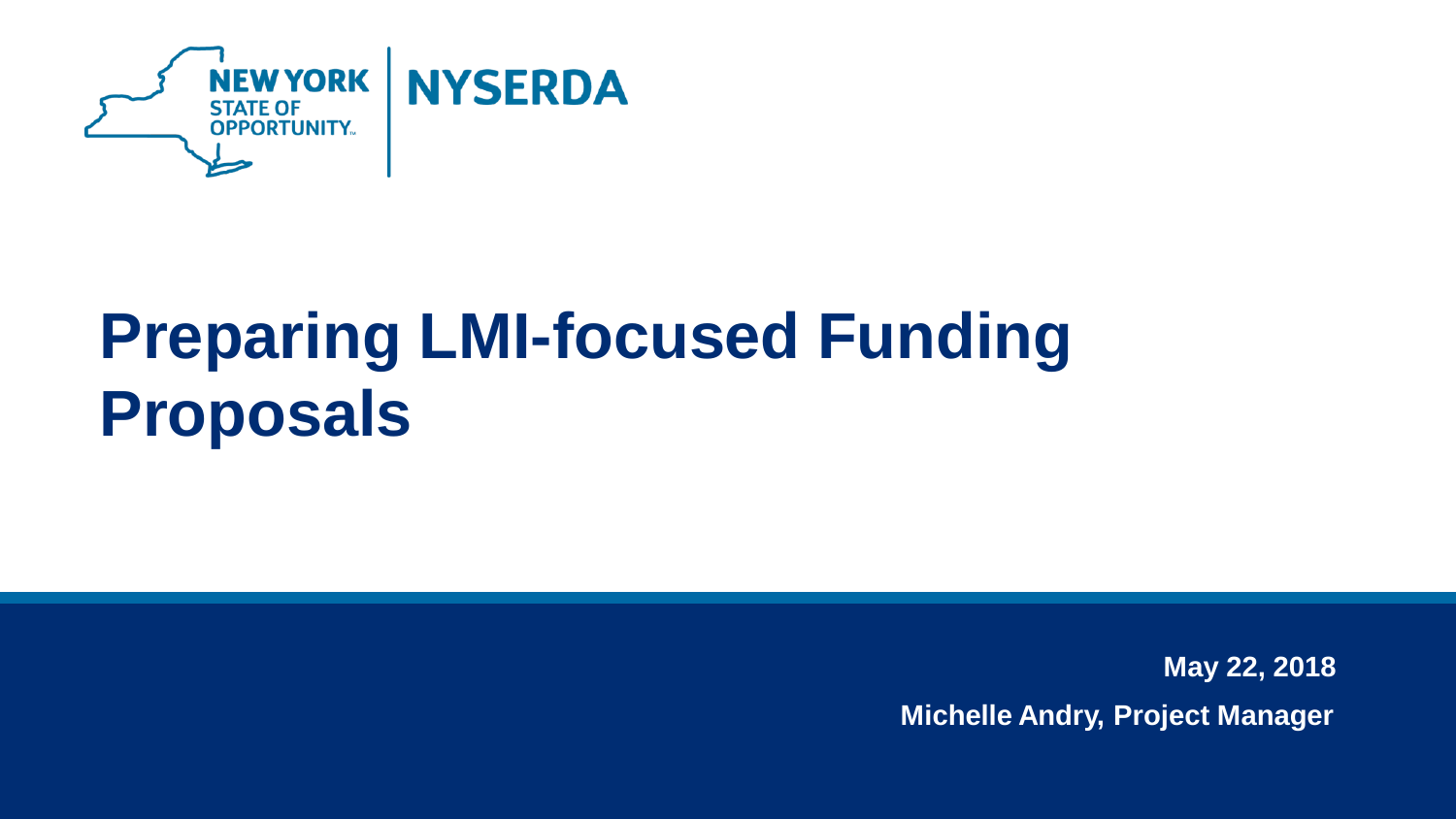#### **Why LMI Clean Energy Projects?**

- Reduce energy burden
- Models and tools to create more equitable access
- Opportunities for community planning, benefits, or ownership

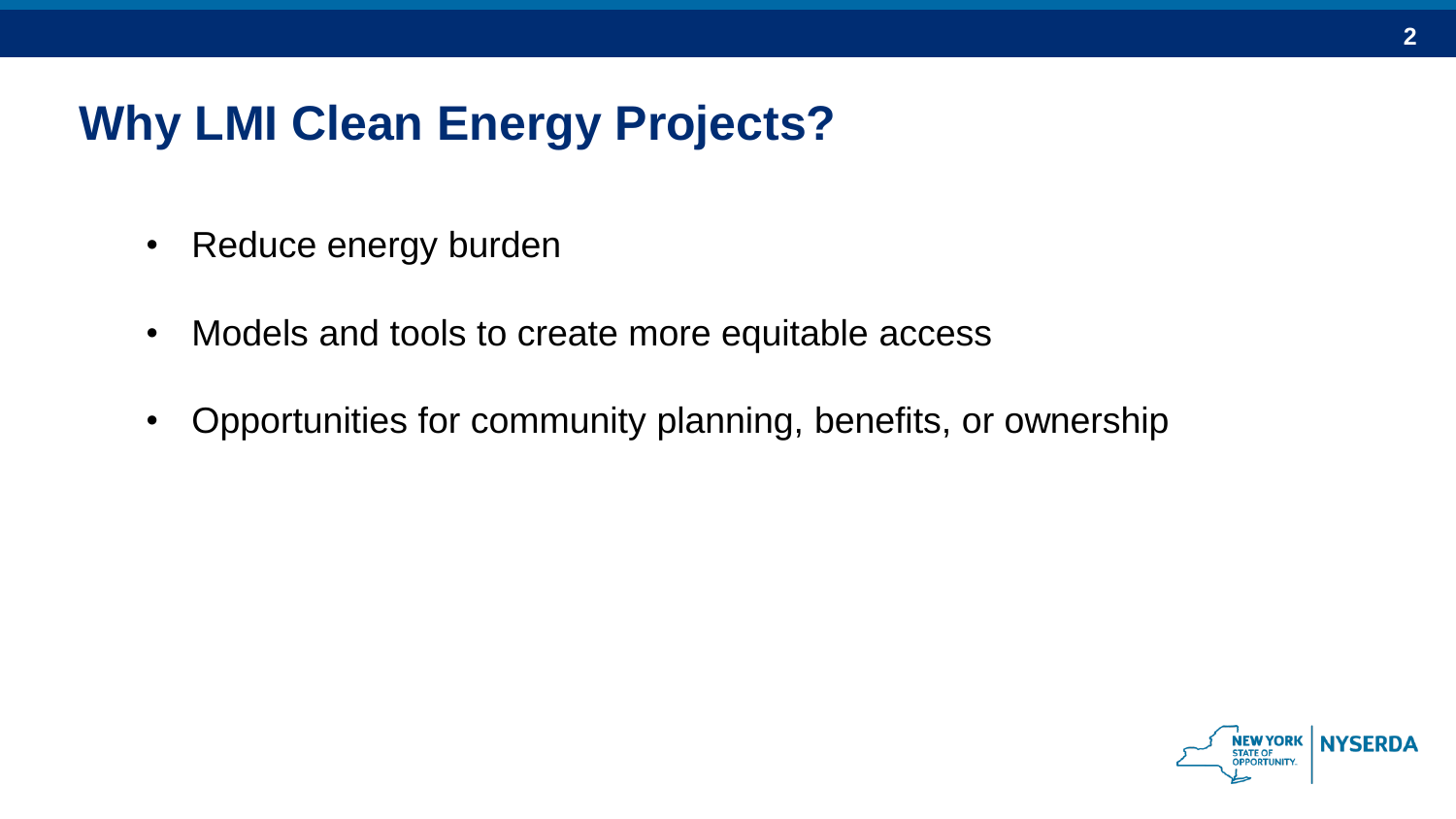### **Sources of LMI clean energy project funding**

- NYSERDA incentives and contract funding opportunities
- State or local government grants or financing programs
- Federal grants, technical assistance and financing programs
- Foundation grants or investments
- Third-party financing
- Traditional debt financing
- Tax equity investment

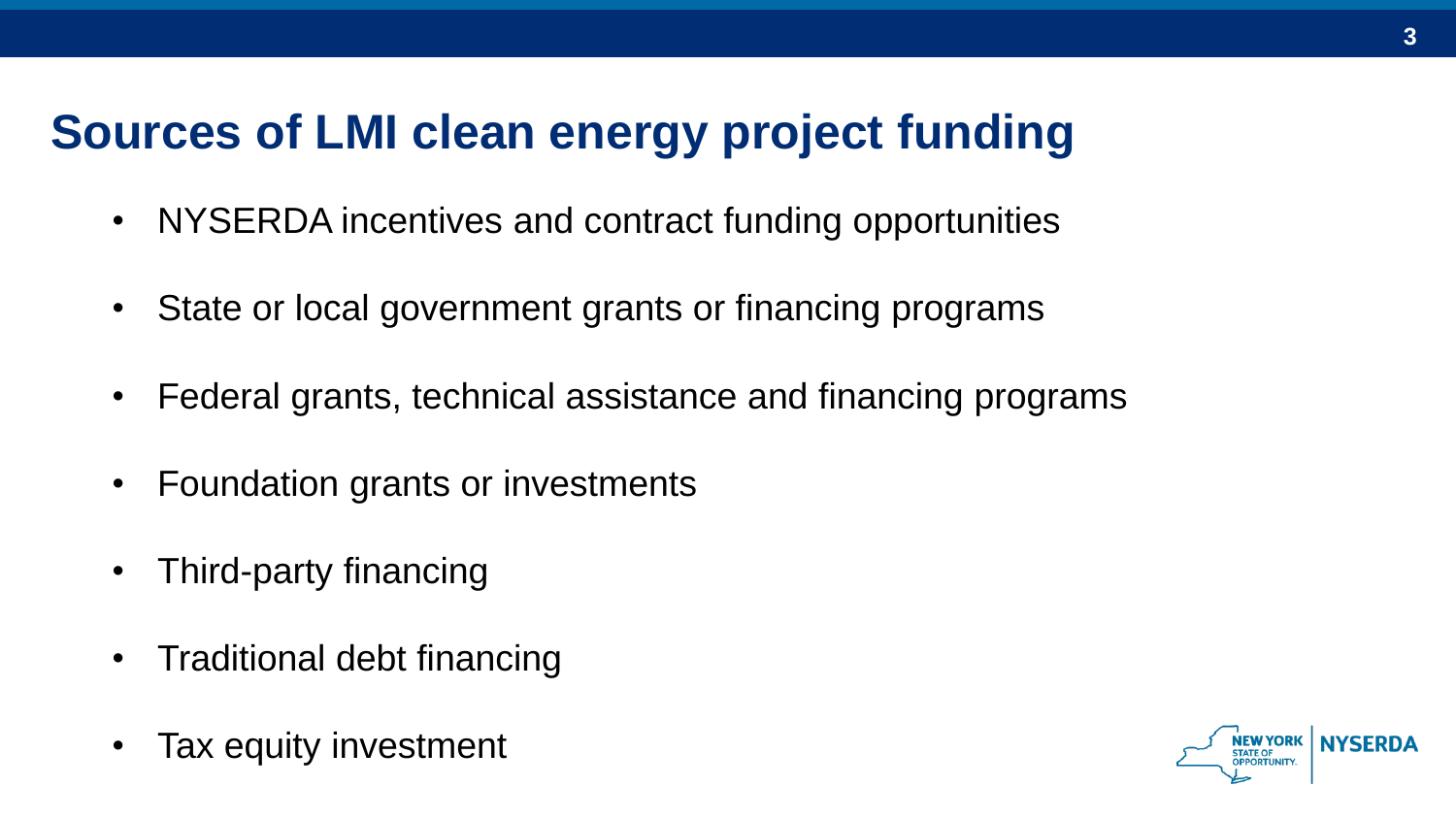#### **NYSERDA LMI Funding Opportunities**

• **REVitalize:** LMI or EJ community planning and development of clean energy projects (\$65,000 per project)

• **Affordable Solar Predevelopment and Technical Assistance:** Community solar for LMI households or multifamily affordable housing solar (awards up to \$200,000 per project)

• **Clean Heating and Cooling Community Campaigns:** LMI pilot project (one award up to \$300,000)

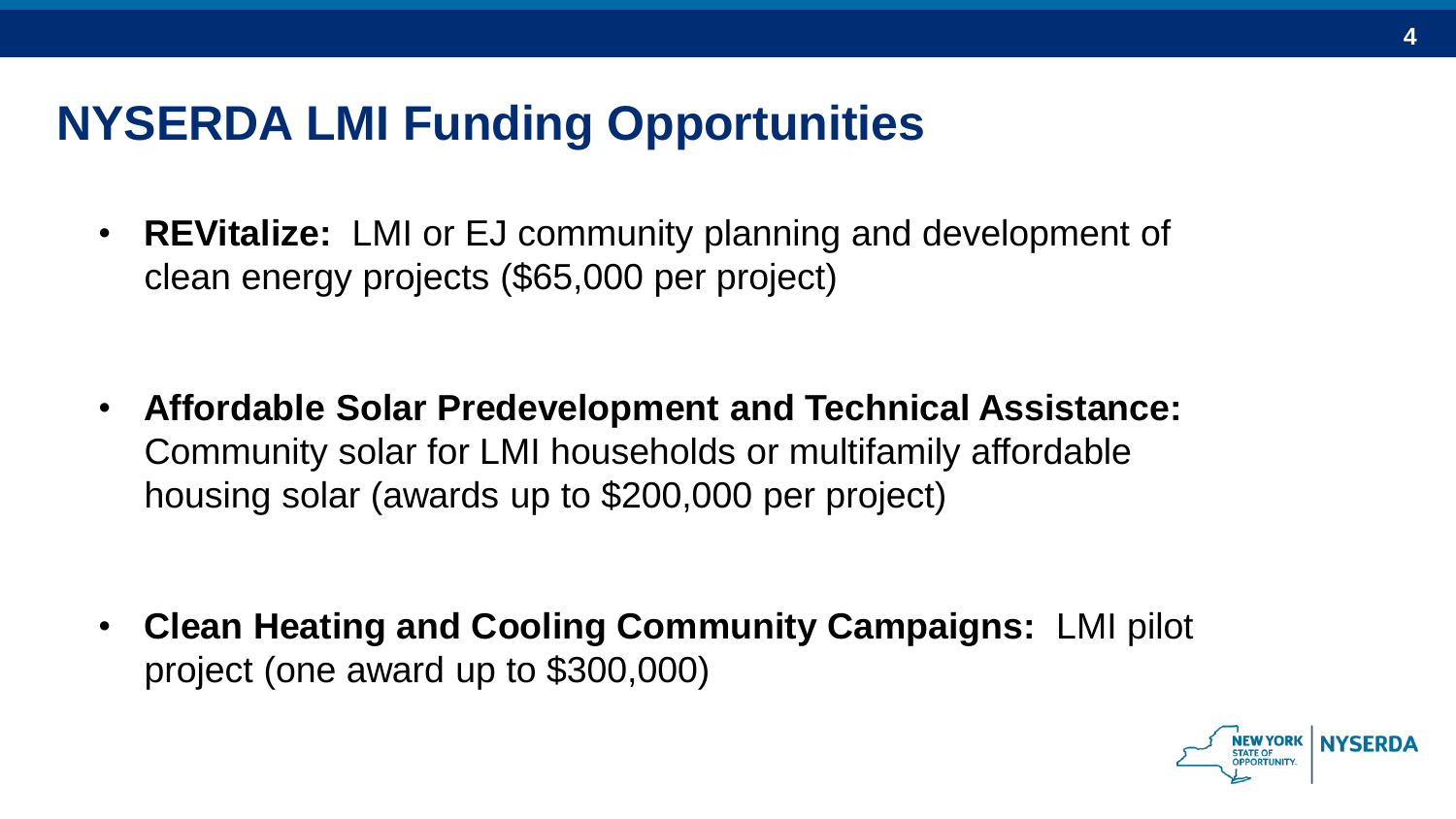#### **Fundable LMI Projects**

- Clear project focus and target outcomes
- Appropriate team capacity and experience
- Address challenges and barriers
- Feasible
- Replicable
- Cost effective
- Thorough and detailed project plan
- Aligned with program objectives

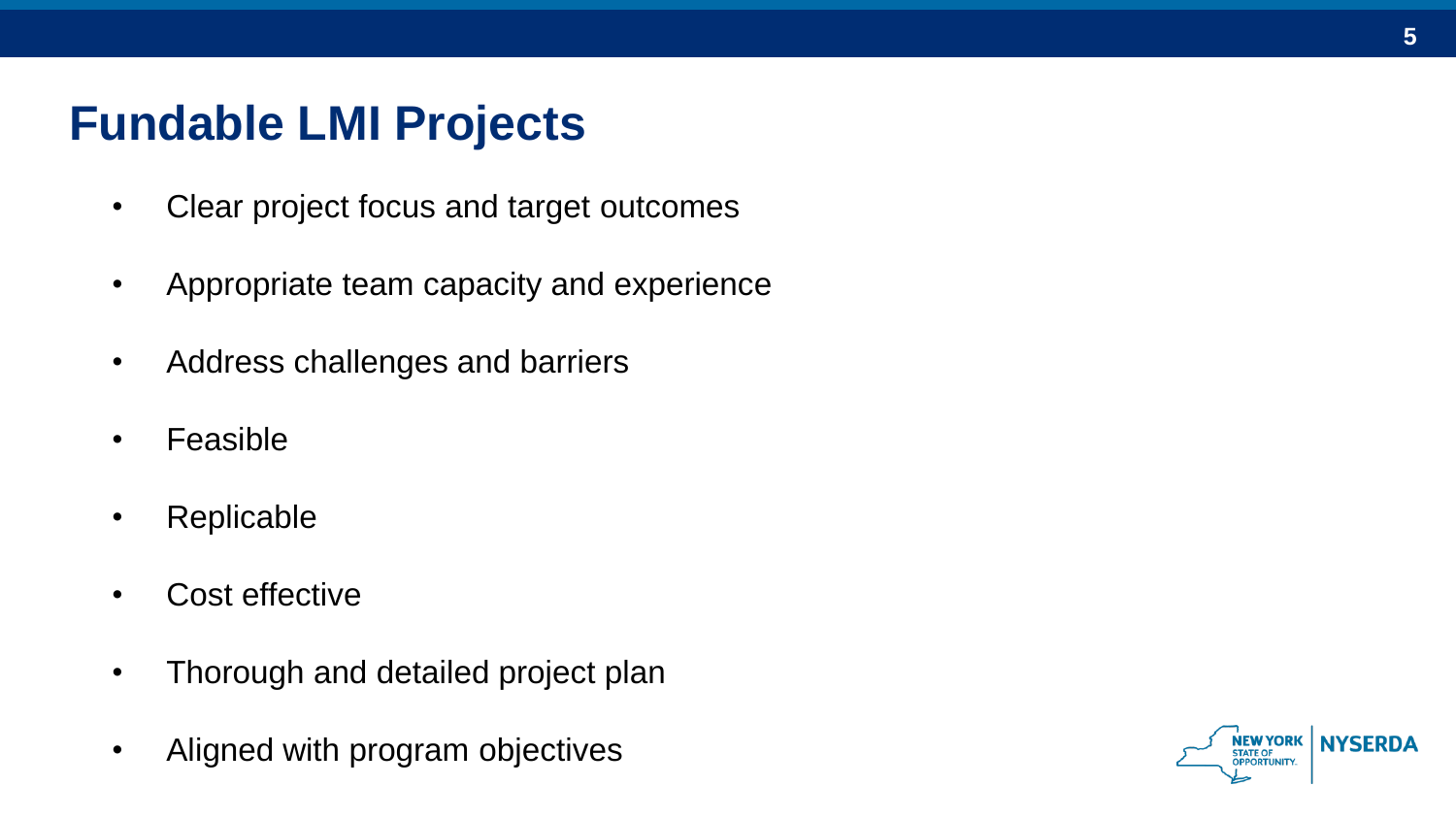#### **Specifying the Project and Goals**

Examples:

- Create a reduced-cost and credit-enhanced financing program, in partnership with a foundation and a local financial institution, resulting in air-sourced heat pump installations with 40 LMI households.
- Develop and conduct solar outreach workshops and direct technical assistance including site assessments and analysis of solar financing options to board members of high solar potential cooperative affordable housing buildings in NYC, resulting in solar installations by a purchasing group of at least 25 cooperative affordable housing buildings.

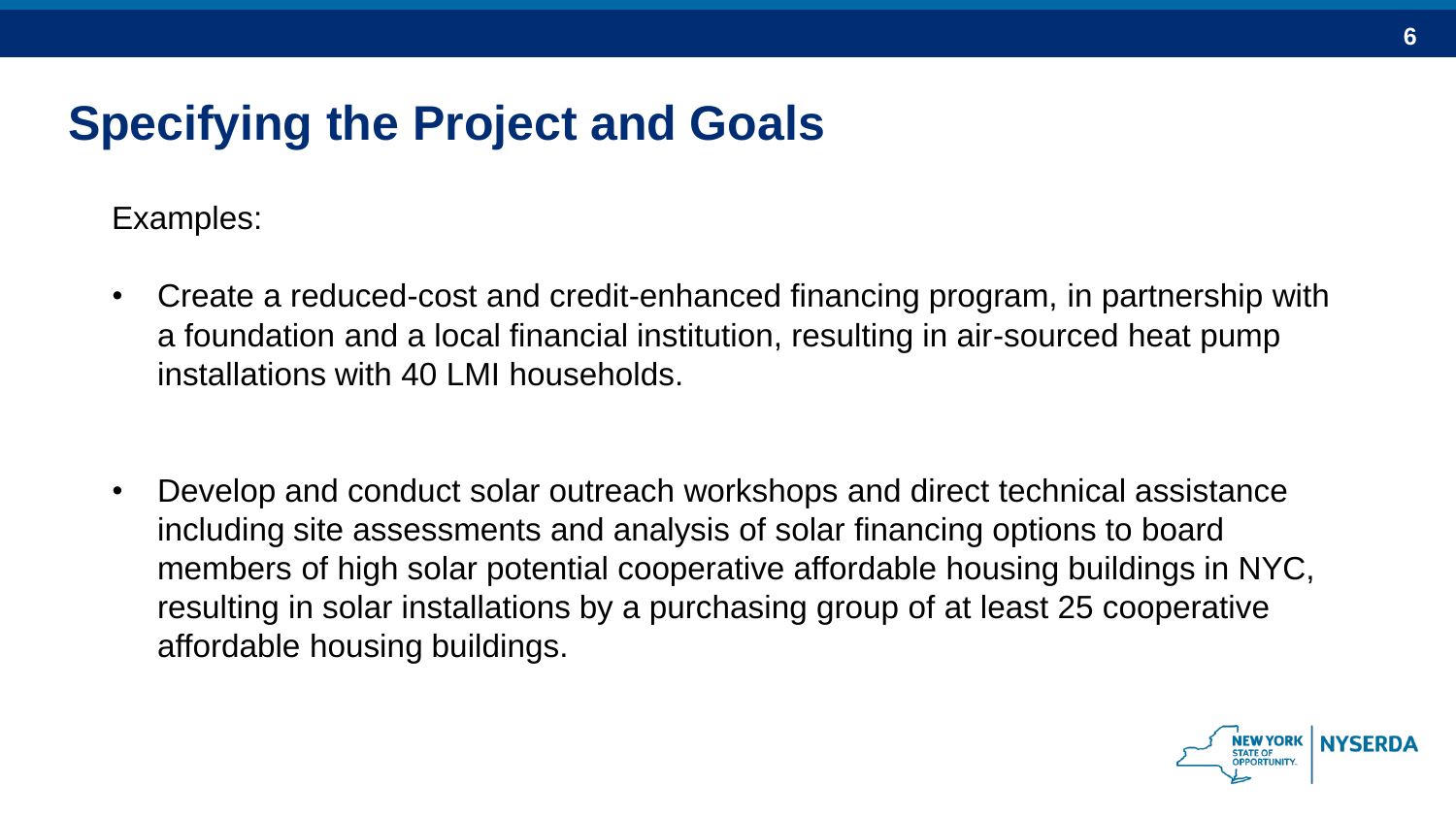### **Feasibility Factors**

- Local jurisdiction policies
- Interconnection costs
- Tariff changes
- Technology costs
- Financing requirements

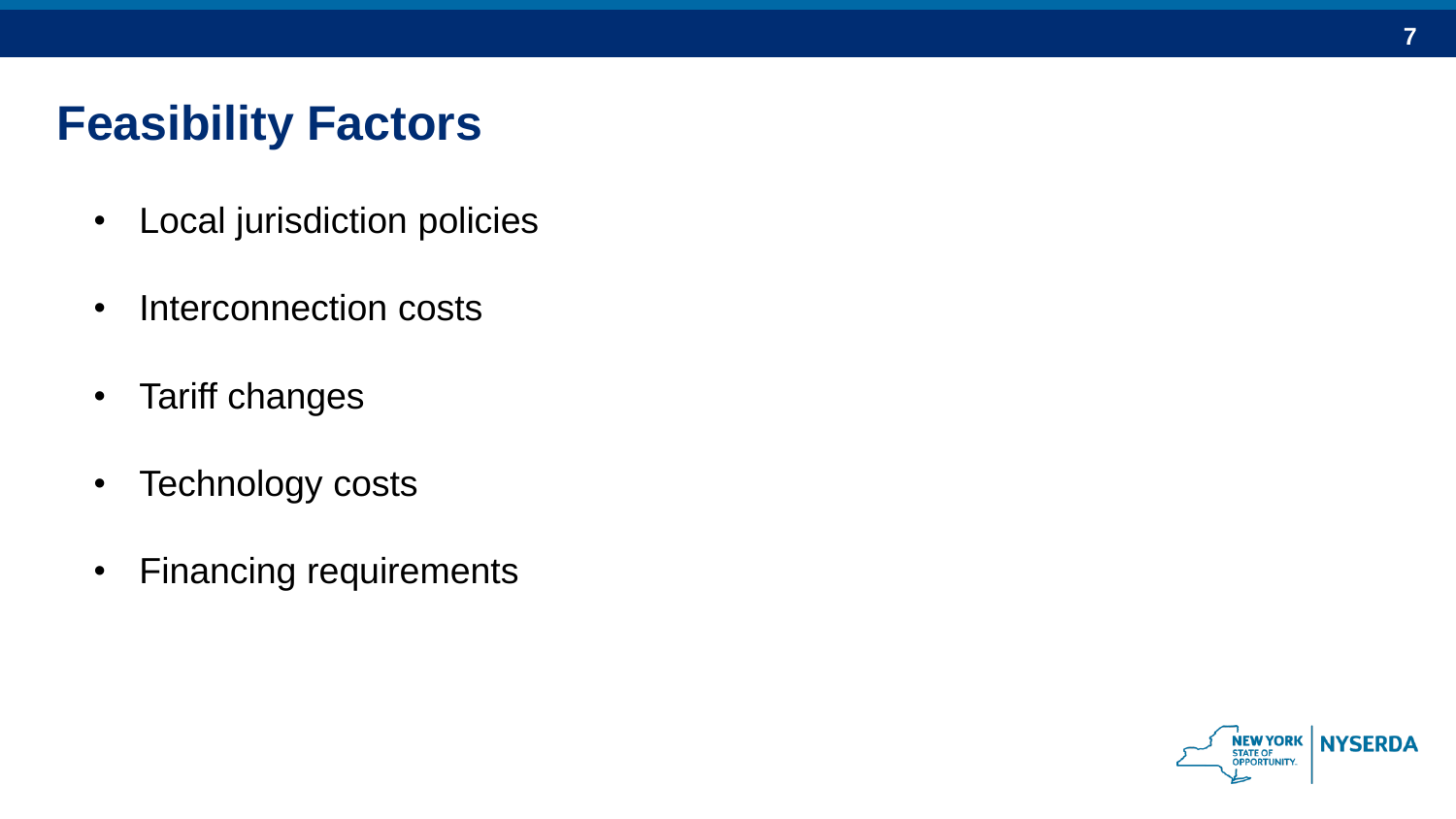#### **Describing the Need and Benefits**

- Cooperative affordable housing buildings
- Operating costs impact property and owner-resident economics
- Board members have little to no experience to seek solar financing and installation
- Solar education and technical assistance is provided to board members of high solar potential properties through trusted organization membership
- Properties commit to bid and install as a group, reducing cost of installations
- Collectively, building and resident owners realize calculated total energy cost savings over the life of the installations

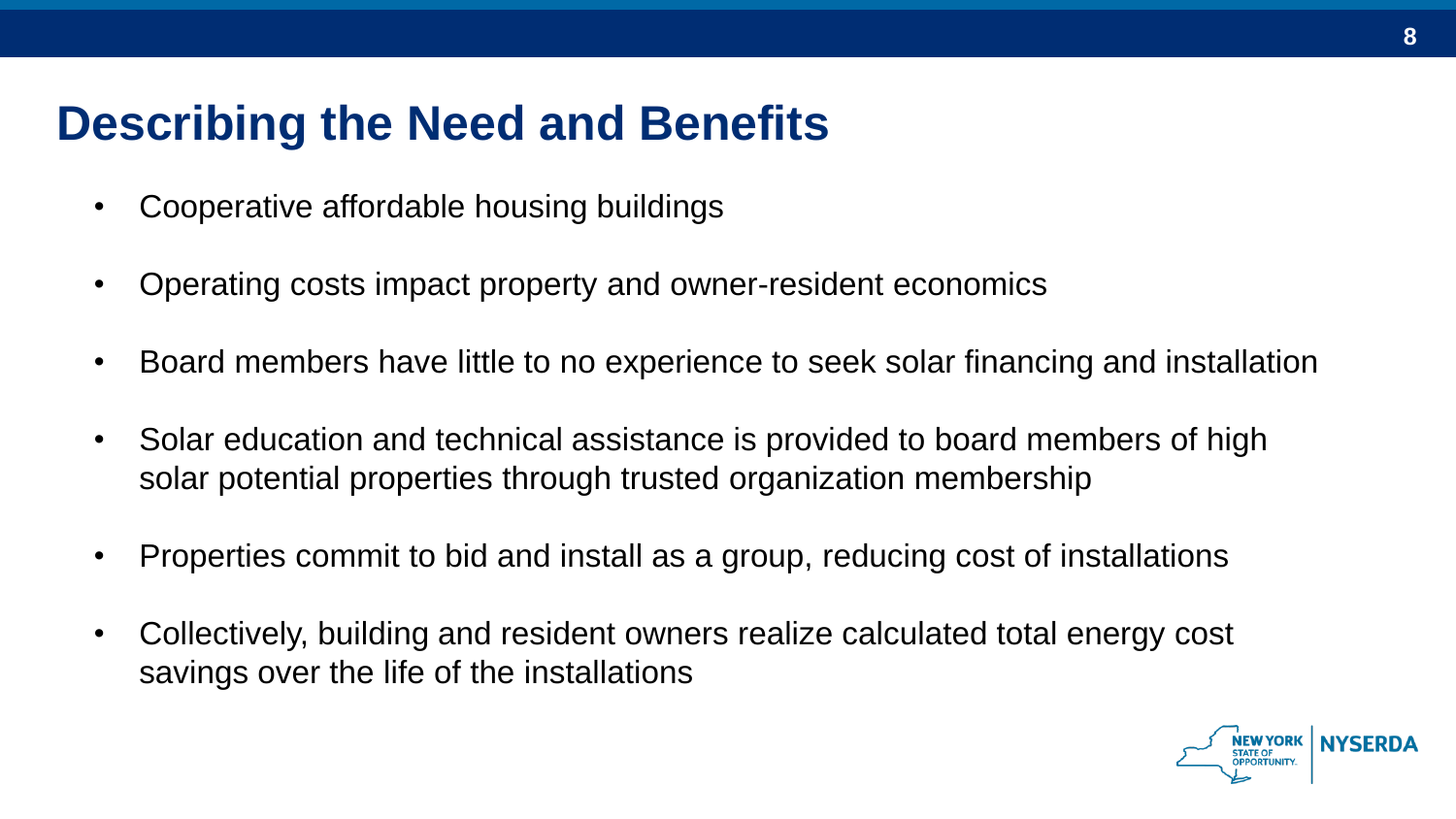### **Detailing the Work Plan or Scope**

"Complete project financing"

- Develop final financial model (project proforma)
- Complete project business plan and capital plan
- Develop draft term sheets for lenders and tax equity investors
- Draft underwriting criteria for LMI subscribers
- Submit financial proposals to tax equity investor and lender
- Execute approved term sheets and agreements with tax equity investor and lender

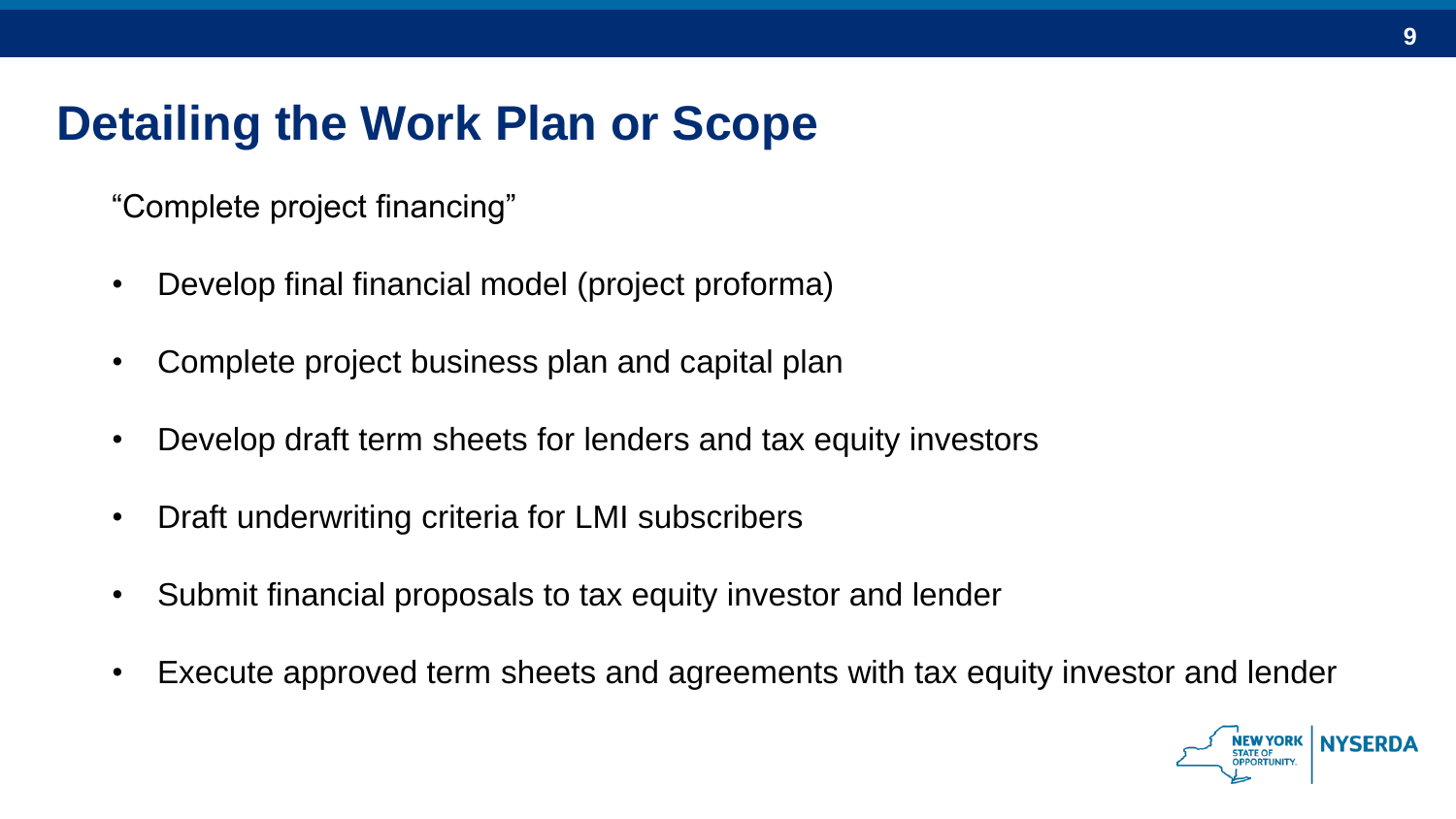#### **Creating the Proposal Budget**

#### **SECTION 6 - BUDGET**

Provide a detailed line-item budget for the proposed predevelopment and technical assistance project in the table below. The budget should be inclusive of NYSERDA and non-NYSERDA sources, including those that are not yet secured.

Please note, this budget is requested for the purpose of evaluating the proposed project's feasibility. In most cases, the Total Project Cost in the table below will be different from the Total Proposed NYSERDA Funding in the Work Plan due to the inclusion of other funding sources. The payment schedule for approved projects will be based on the milestone budget included in the Work Plan (Part 5).

| <b>Project Budget Template</b>                                                                                                          |  |              |                                             |                      |
|-----------------------------------------------------------------------------------------------------------------------------------------|--|--------------|---------------------------------------------|----------------------|
| Proposer:                                                                                                                               |  |              |                                             |                      |
| <b>Name of Proposed Project:</b>                                                                                                        |  |              |                                             |                      |
| <b>Total NYSERDA Funding Requested:</b>                                                                                                 |  |              |                                             |                      |
| <b>Total Project Cost:</b>                                                                                                              |  |              |                                             |                      |
| Note: Total Cost column should reflect the proposed project budget including NYSERDA and<br>non-NYSERDA funding.<br><b>COST ELEMENT</b> |  |              |                                             | <b>Total</b><br>Cost |
|                                                                                                                                         |  |              |                                             |                      |
| <b>Personnel (specify names/titles)</b>                                                                                                 |  | <b>Hours</b> | Rate/hr (inclusive of<br>benefits/overhead) |                      |
|                                                                                                                                         |  |              |                                             |                      |
|                                                                                                                                         |  |              |                                             |                      |
| Add additional rows as needed                                                                                                           |  |              |                                             |                      |
| <b>Subcontractors/Consultants</b>                                                                                                       |  |              |                                             |                      |
|                                                                                                                                         |  |              |                                             |                      |
|                                                                                                                                         |  |              |                                             |                      |
| Add additional rows as needed                                                                                                           |  |              |                                             |                      |
|                                                                                                                                         |  |              |                                             |                      |
| <b>Equipment and Materials</b>                                                                                                          |  |              |                                             |                      |

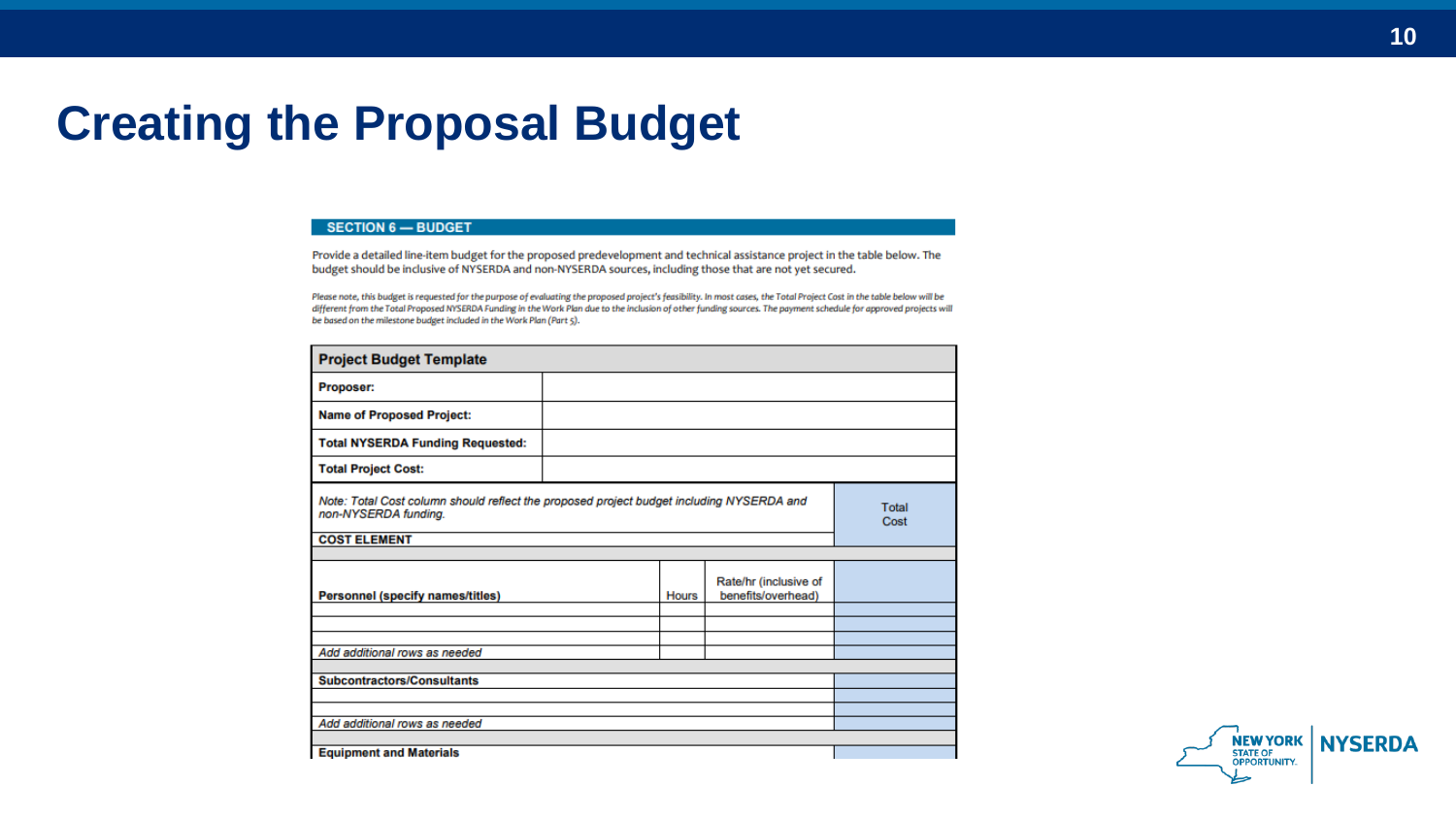#### **Common Proposal Weaknesses**

- Generic, vague or incomplete responses
- Excessive, unnecessary responses or materials
- Unclear or insufficient outcomes and benefits targets
- Minimal details provided on scope or work plan
- Heavy focus outside the program objectives
- Budget total or specific line items highly unjustifiable
- Typos, inaccuracies, confusing format



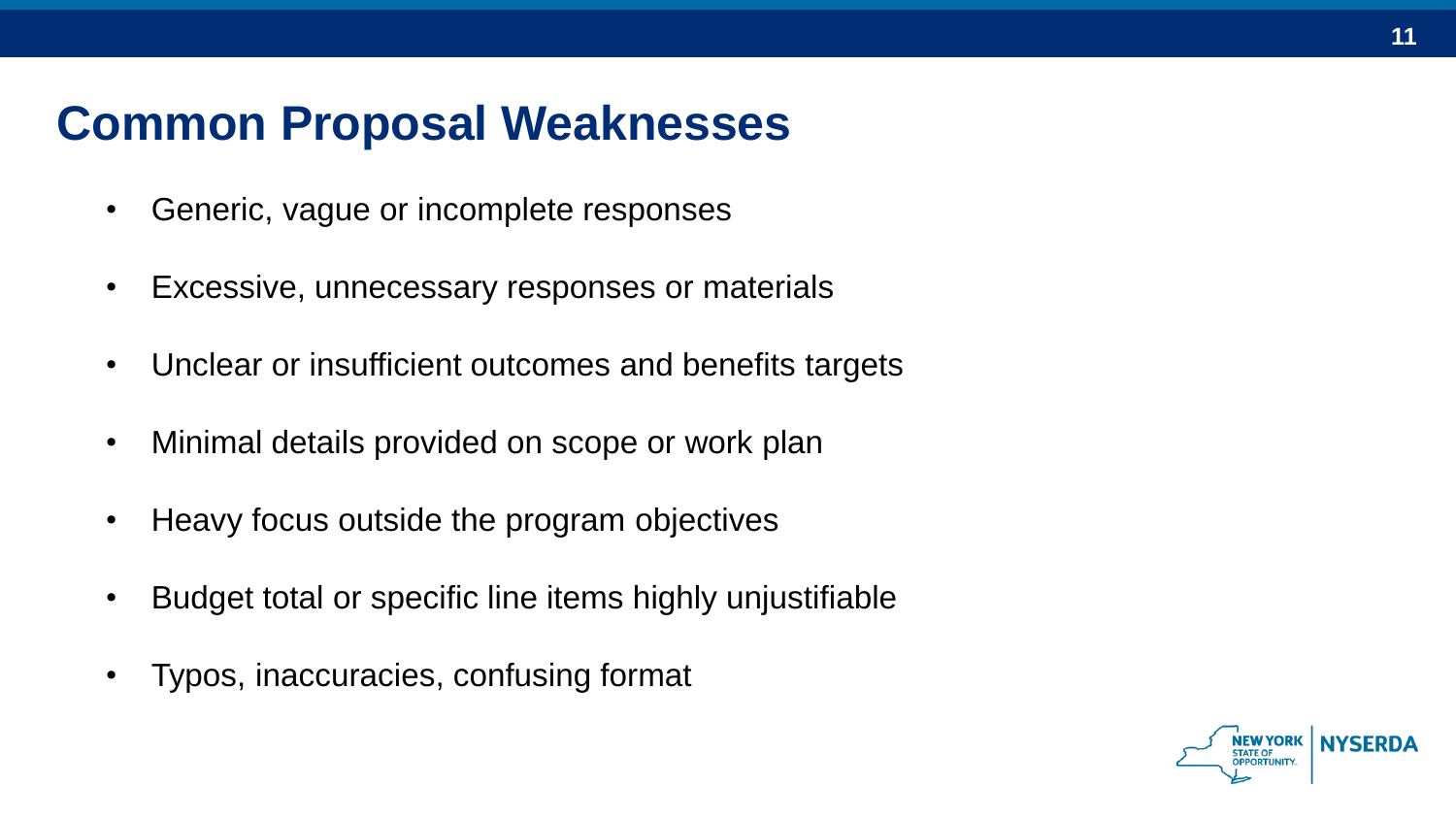#### **Resources**

**Solar In Your Community Challenge, Department of Energy**  <https://www.solarinyourcommunity.org/>

**Just Energy Action Toolkit, NAACP** <http://www.naacp.org/climate-justice-resources/just-energy/>